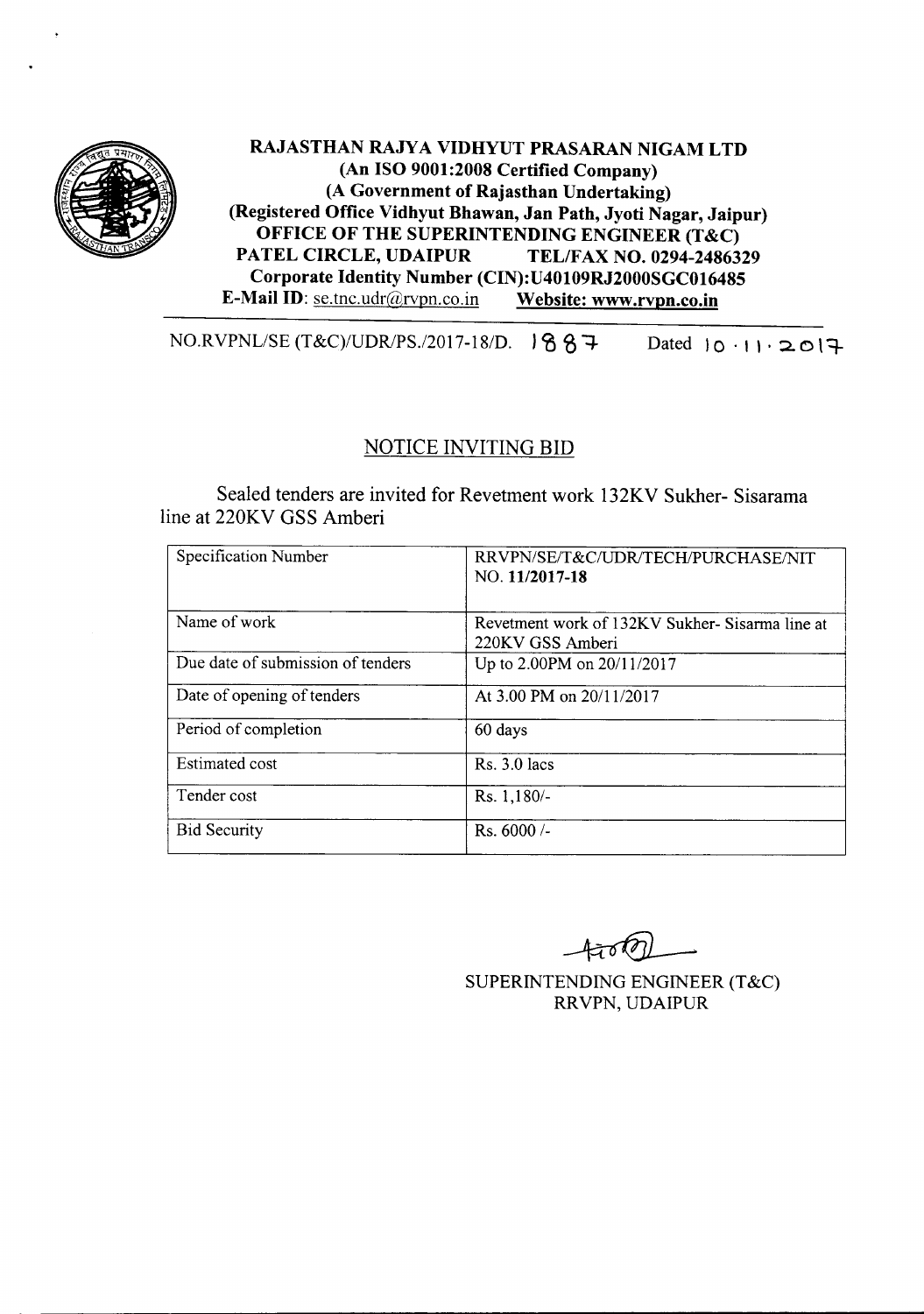# TENDER SPECIFICATION FOR

# Revetment work 132 KV LILO line from 132 KV Sukher- Sisarama line at 220KV GSS Amberi.

| <b>INDEX</b>  |                                       |              |
|---------------|---------------------------------------|--------------|
| S. NO.        | <b>PARTICULARS</b>                    | <b>PAGES</b> |
| 1.            | $SECTION - I$                         | $1 - 5$      |
|               | <b>NOTICE INVITING BID</b>            |              |
|               | <b>INSTRUCTIONS TO BIDDERS</b>        |              |
| $\mathcal{D}$ | <b>SECTION – II</b>                   | $6 - 10$     |
|               | <b>GENERAL CONDITIONS OF CONTRACT</b> |              |
|               | SPECIAL CONDITIONS OF CONTRACT        |              |
| 4.            | <b>SECTION – III TECHNICAL</b>        | $11-19$      |
|               | <b>SPECIFICATION</b>                  |              |
|               | <b>SECRPE OF WORK</b>                 |              |
|               | PRICE SCHEDULE                        |              |
|               | ANNEXURE A to D                       |              |

 $\mathcal{A}^{\mathcal{A}}$ 

---------------- - - - -

# --kot6L

SUPERINTENDING ENGINEER (T&C) RRVPN, **UDAIPUR**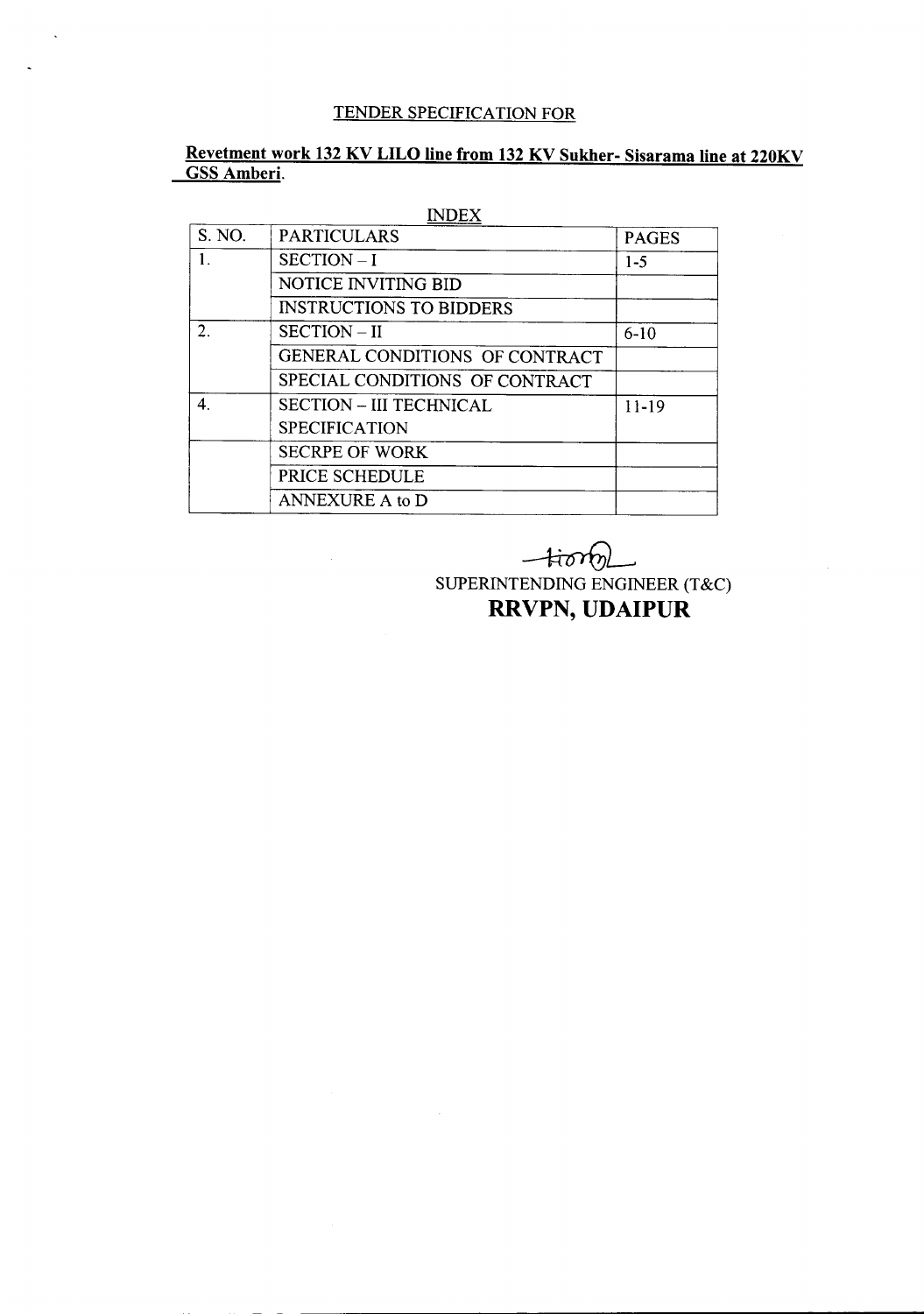# SECTION-I (Instructions for the tenderers)

#### INTRODUCTION:

1.01: The tenderers in his own interest is advised to read very carefully these instructions, the terms and conditions as incorporated in section-I, II, III before filling up of the tender forms. If he has any doubt about meaning of these specifications or any portion thereof he shall before submitting the tender may write/enquire about the same to/from the Suprintending Engineer(T&C), RVPNL, Udaipur before the specified date of opening of tender in order that such doubts(s) may be removed. Submission of the tender shall be deemed to be conclusive proof of the fact that the tendered has acquainted him and is in agreement with all the instructions unless otherwise specifically indicated/ commented by him in his tender.

#### The whole procurement process will be governed by the Rajasthan Transparency in Public Procurement Act, 2012 and Rajasthan Transparency in Public Procurement Rules, 2013.

1.02. FILLING OF TENDERS:

- a) Tenders shall be submitted in the form 'G' Schedule attached herewith, fill up all the blanks in the tender form and the schedules and the specifications. The completed forms/ schedules shall be considered as part of the contract documents in the case of successful tender(s).
- b) No alteration should be made in the tender form/specifications and schedules. The tenderer must comply entirely with the specification and "G" schedules. Alternative proposals, if any, shall be clearly stated in the covering letter and shall accompany with copy of the tender.
- c) The tender and all accompanying documents shall be either in Hindi/English language and shall be signed by a responsible and authorized person. The name, designation and authority of the signatory shall be stated in the tender.
- d) Tenders should be filled in with ink or typed. The tender filled in by pencil or otherwise shall not be considered.
- e) All additions, alterations and over writings in the tender must be clearly initialed by the signatory in the tender.
- f) The tenderer must quote the prices strictly in the manner as indicated in the specification, failing which tender is liable for rejection. The rate/prices shall be written in words as well as in figures. Those must not contain any additions, alterations, overwriting, cutting or correction or any other marking, which may leave any room of doubt.
- g) The RVPN will not be responsible to accept any cost involved in the preparation or submission of tender.
- h) Any printed conditions on the tender shall not be accepted by the RVPN. The tenderer shall incorporate his condition, if any, in the covering letter.
- i) The tenderers should sign the tender form in the end of each page of the tender.
- j) All tenders and accompanying documents and shall be addressed to the Executive Engineer (T&C), RVPN, Udaipur.
- k) The tenderer should sign the tender form in the end of each page.
- 1) Telegraphic/FAX/Internet/E-Mail offers will not be considered/ entertained.
- 1.03 EARNEST MONEY:-As the estimated cost is below Two Lacs no earnest money is required from tenderer as per purchase manual clause 25.4(iii) but estimated cost is approx 3.00 lac, so the earnest money amounting to Rs. 6000/- is required in this tender.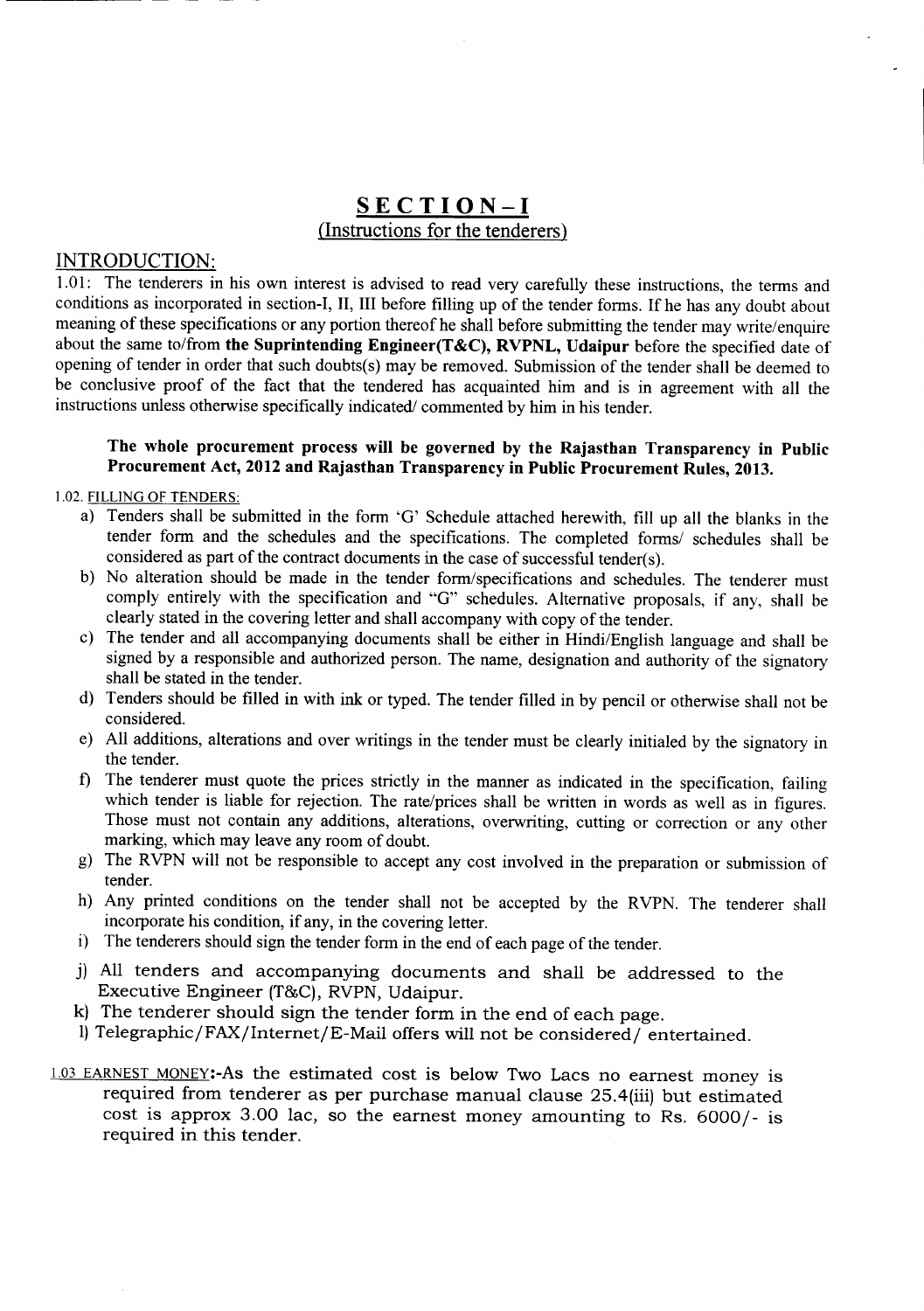#### 1.04. DOCUMENTS TO BE ENCLOSED WITH THE TENDER:

- 1. Each copy of the tender shall be accompanied with the following schedules, documents and the fact of their having been enclosed shall be indicated on the top of inner cover of the tender. The tender which is not accompanied by any or all of the following schedule, documents or is accompanies by incomplete Annexure /schedules is liable for rejection.
	- a. Earnest money as per clause No. 1.03 of this specification.
	- b. Techno commercial bid.
	- i. Details regarding qualification requirement along-with necessary supporting documents (in schedule I & IV)
	- ii. Departure from specification (Technical and commercial in schedule II), deviation indicated elsewhere will be ignored.
	- iii. Completion schedule in schedule III.
	- iv. Other detailed information in the schedule or annexure wherever specified in section I to IV.
	- c. Price bid:
		- Price may strictly be filled up in G-Schedule.

## 1.05.RECEIPT AND OPENING OF TENDERS

- a) Sealed/gum pasted covers, in which tenders are enclosed, shall be delivered in the office of **the Superintending Engineer (T&C), RVPNL, Udaipur not** later than 2.00 PM on the date specified in the notice inviting tender. Tender shall not be accepted after the time and date so fixed and will be returned un opened to the tenderer. The tender will be opened in the office of **the Superintending Engineer (T&C), RVPNL, Udaipur** on 3.00 PM on the prescribed date in the presence of such tenderess or their authorized representative who may be present.
- b) If the date fixed for opening of the tenders is declared public holiday the tenders shall be received and opened on the date on which office reopen after such holiday on the timing as indicated above.

# 1.06. VALIDITY OF OFFER:

Tenders shall be valid for minimum period of 120 days from the date of opening the tenders. The tenders mentioned as shorter validity period than specified are likely to be ignored.

### 1.07 SIGNATURE OF THE TENDERERS:

The tender must contain the name, designation and place of business of the person (s) making the tender and must be signed by the tenderer with his usual signature. Tender by a partnership firm must be furnished with full names of all partners and be signed with the authorized representative indicating the signature and designation of the person signed with the legal entity of the corporation/company by the Chairman/Secretary or other persons authorized to bind the company/corporation in the matter.

#### 1.08 RATES/PRICES:

The rates for the material/work should be quoted as per the form 'G' schedule attached.

a. Tenderer must quote prices per unit for execution of the work at the work site including of labour charges and all type of taxes, duties, levies etc and other charges if any. The prices quoted should be firm in all respect and independent of any variation on account of any reason till the completion of the work as per order.

b. The price shall remain valid till completion of the work.

c. The prices quoted should be inclusive of transportation of material. The transportation also includes the loading, weighting, stacking& unloading of material.

c. No representation for enhancement of rates once accepted will be considered.

#### 1.09. TAX:

All kind of taxation will be bear by the contractor. Contractor will have to submit the GST registration form to the department otherwise GST  $\omega$  18% will be deducted from each running bill from the RVPN.

1.10 QUANTITY: